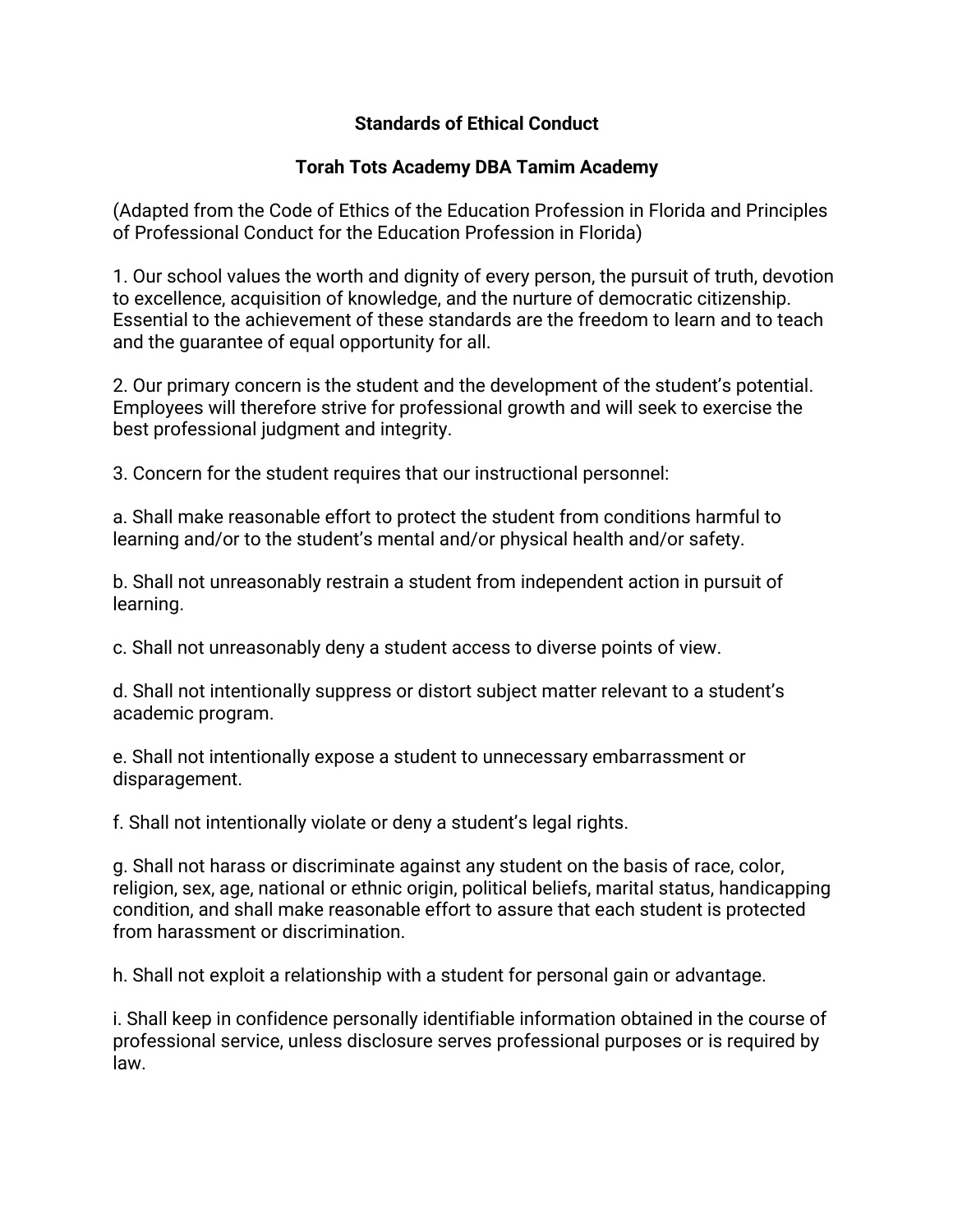4. Aware of the importance of maintaining the respect and confidence of colleagues, of students, of parents, and of the community, employees of our school must display the highest degree of ethical conduct. This commitment requires that our employees:

a. Shall maintain honesty in all professional dealings.

b. Shall not on the basis of race, color, religion, sex, age, national or ethnic origin, handicapping condition if otherwise qualified, or social and family background deny to a colleague professional benefits or advantages or participation in any professional organization.

c. Shall not interfere with a colleague's exercise of political or civil rights and responsibilities.

d. Shall not engage in harassment or discriminatory conduct which unreasonably interferes with an individual's performance of professional or work responsibilities or with the orderly processes of education or which creates a hostile, intimidating, abusive, offensive, or oppressive environment; and, further, shall make reasonable effort to assure that each individual is protected from such harassment or discrimination.

e. Shall not make malicious or intentionally false statements about a colleague.

**Training Requirement:** All instructional personnel and administrators are required as a condition of employment to complete training on these standards of ethical conduct.

**Reporting Misconduct by Instructional Personnel and Administrators:** All employees and administrators have an obligation to report misconduct by instructional personnel and school administrators which affects the health, safety, or welfare of a student or fellow staff member. Examples of misconduct include obscene language, drug and alcohol use, disparaging comments, prejudice or bigotry, sexual innuendo, cheating or testing violations, physical aggression, and accepting or offering favors. Reports of misconduct of employees or administrators should be made to Joe Sharp, Executive Director; 561-470-5000; jsharp@hilleldayschool.org

Reports of misconduct committed by administrators can also be made to the President of the board of directors. Legally sufficient allegations of misconduct by Florida certified educators will be reported to the Office of Professional Practices Services. Policies and procedures for reporting misconduct by instructional personnel or school administrators which affects the health, safety, or welfare of a student are posted on our school's website

**Reporting Child Abuse, Abandonment or Neglect:** All employees and agents have an affirmative duty to report all actual or suspected cases of child abuse, abandonment, or neglect. Call 1-800-96-ABUSE or report online at: http://www.dcf.state.fl.us/abuse/report/.